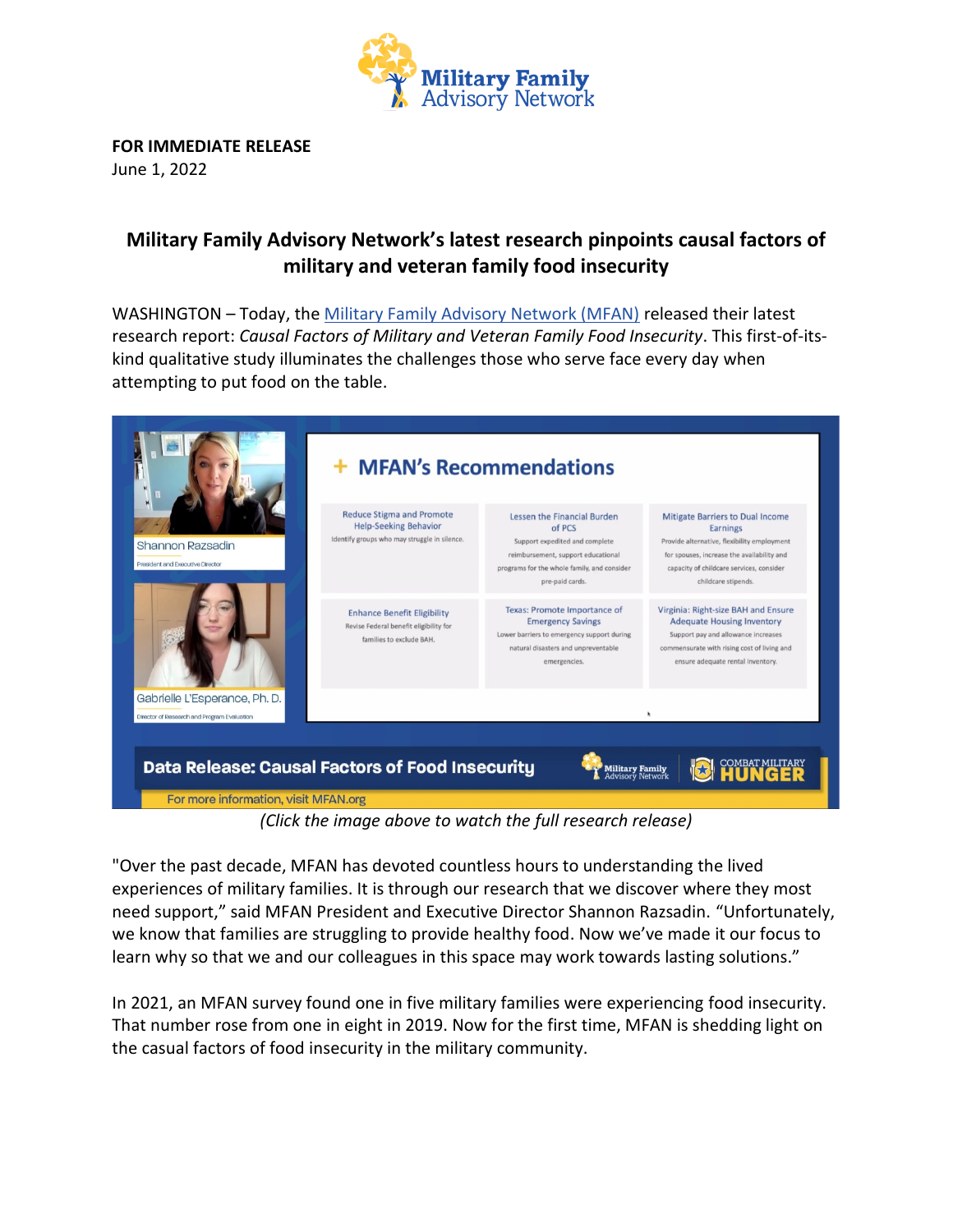With the help of the [Bob Woodruff Foundation](https://bobwoodrufffoundation.org/) and [Wounded Warrior Project,](https://www.woundedwarriorproject.org/) MFAN interviewed 312 food insecure military families from April 2021 through March 2022. Each family resided in a major military community in Texas and the Tidewater region of Virginia. These results come directly from the experiences of actively serving households (75 percent), veteran households (10 percent), and retiree households (5 percent).

"MFAN has the unique ability to understand the evolving needs of military families through our peer-led network and trusted research," said Director of Research and Program Evaluation Dr. Gabby L'Esperance. "I want to thank our military families who bravely participated in this effort. These findings will allow us to advance the dialogue and help prioritize solutions for combating military hunger."

Most notably, this study identified six causal factors of food insecurity. These factors have compounded pre-existing pressures and demonstrate the resultant journey of arriving to the point of food insecurity.

- **1. Spousal Unemployment** Families mentioned their military spouse is unemployed or underemployed. These families struggled to afford meat and produce but let their children eat balanced meals first.
- **2. Growing families** Families' expenses grew exponentially after having children. They faced budgeting challenges, and many needed to prioritize paying bills over buying balanced meals.
- **3. Recent PCS** These families struggled to make ends meet after a move. Some faced delays in permanent change of station (PCS) reimbursement through the military and many could not put balanced food on the table after a spouse was unemployed following a move.
- **4. Unexpected Expenses -** Whether facing a vehicle repair or veterinary bill, these families were pushed into food insecurity because they incurred unexpected expenses.
- **5. External Systems Shock** Families on the brink of food insecurity who faced an uncharacteristic natural disaster in their area (i.e., ice storm) that disrupted their typical balance and shifted them into food insecurity.
- **6. Rising Cost of Living** Military pay has not risen to meet growing inflation, carrying these military families into food insecurity.

From these research findings, MFAN has also developed key recommendations for stakeholders to take actionable steps towards long-term solutions.

"It is important to us an organization, and vital to our military-connected community, that this research does not sit on a shelf," added Razsadin. "We want you to ask us questions. We